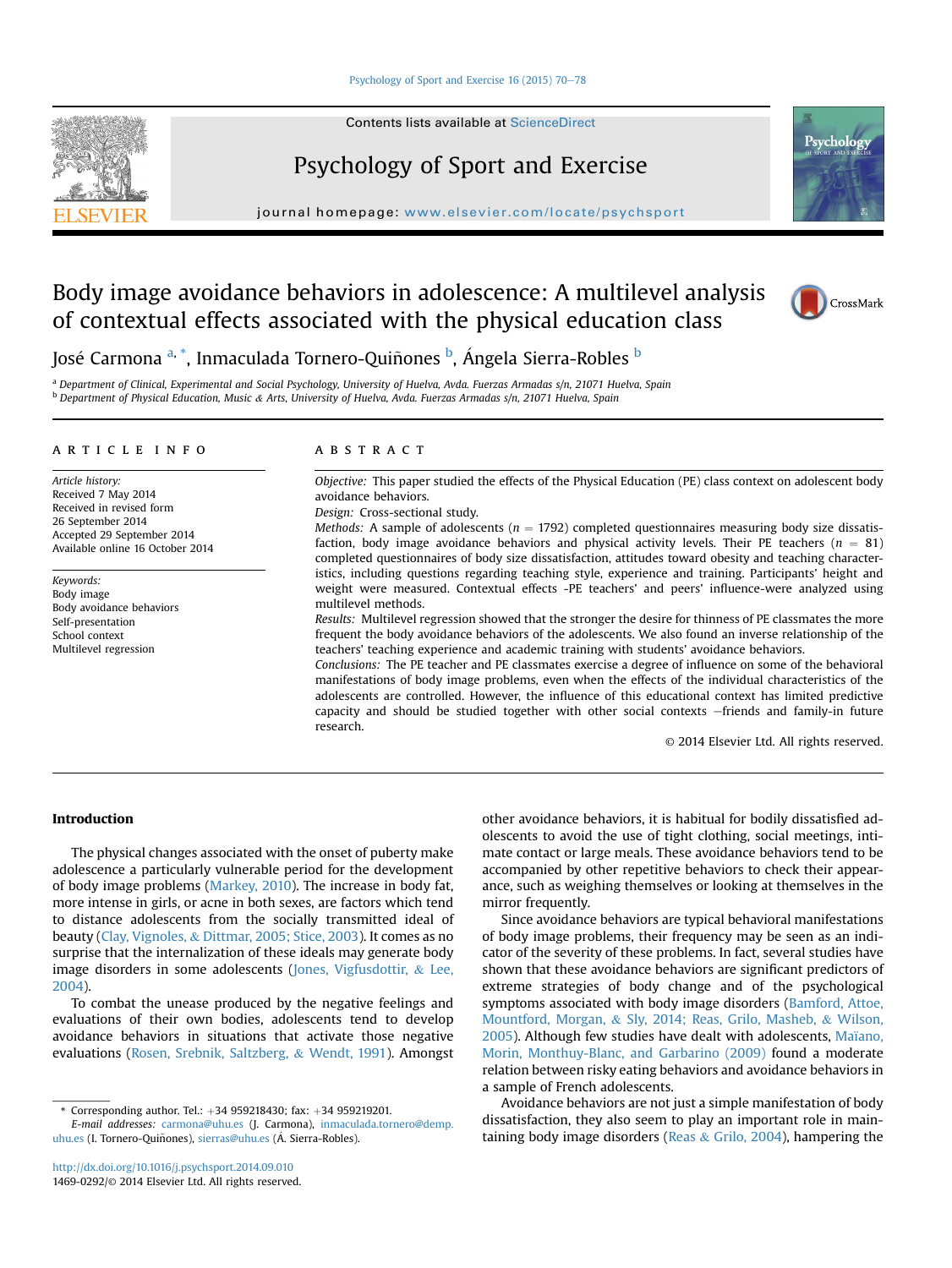rejection of non-realistic beliefs about appearance and the practice of positive coping strategies. Thus, for example, the avoidance of social situations which emphasize appearance may contribute to encouraging isolation and the feeling of being strange or different (Reas & Grilo, 2004). Due to the potential maladaptive nature of body avoidance behaviors, the reduction of their frequency tends to be one of the focuses of body image disorder treatments, particularly from a cognitive-behavioral orientation (Paxton & McLean, 2010).

### Contextual influences on body image

From early childhood, body image is molded by the intercourse between personal traits and socially transmitted ideas of beauty (Ambrosi-Randic, 2000; Dohnt & Tiggemann, 2006). With the onset of adolescence, the culture of appearance becomes a fundamental element in the internalization of ideals of beauty (Jones et al., 2004). According to the tripartite model (van den Berg, Thompson, Obremski-Brandon, & Coovert, 2002), the main agents of this sociocultural influence are family, friends and the media. Assuming the importance of these influences there are other agents of socialization which may have effects on the body image of adolescents. Bearing in mind that adolescents spend most of the day at school, it seems very likely that their behaviors will be influenced by the teachers and peers with whom they interact daily. Our study aims to compensate for the lack of research into the influence of these educational stakeholders on the body image of adolescents.

Specifically, physical education classes represent one of the school contexts where there is a greater probability of suffering bullying attitudes and situations related to appearance. It is usual, for example, for overweight adolescents, particularly for girls, to receive critical or condescending comments about their weight while taking part in physical or sporting activities (Faith, Leone, Ayers, Heo & Pietrobelli, 2002). In interviews with 30 obese preadolescents, Fox and Edmunds (2000) discovered that many of the jibes and derogatory comments made about them stemmed from their performance in PE classes. This was one of the reasons they gave for saying that they did not like physical education classes, but it was not the only one. They also expressed their discontent at having to 'get changed in front of their peers' or at 'having to wear a uniform', without being able to avoid exposing their body to the others.

Physical appearance also seems to affect how students are treated by their PE teachers. The students' weight, for example, conditions the expectations that teachers have about their pupils (Peterson, Puhl, & Luedicke, 2012a). Greenleaf and Weiller (2005) found that PE teachers had lower expectations about the physical, cognitive and social skills of overweight pupils. As a result, these pupils tend to receive fewer instructions and those they do receive are of worse quality, which seems likely to affect their performance and motivation (Martinek, 1997). In most cases, this discrimination toward overweight adolescents does not have an objective foundation and tends to be the expression of particularly negative attitudes toward obesity. Greenleaf and Weiller (2005) found that PE teachers had strongly stereotyped beliefs toward obesity. Other works have found that students studying to become PE teachers have more negative attitudes toward obesity than students of other fields (Gago, Tornero, Carmona, & Sierra, 2012; O'Brien, Hunter, & Banks, 2007). In turn, PE teachers tend to be under great pressure to be thin and physically fit (Yager  $\&$ O'Dea, 2005). For this reason, it is no surprise that they themselves develop body image problems and inappropriate eating behaviors (O'Dea & Abraham, 2001).

In spite of these potential body image problems, PE teachers can also act as a protective factor against students' body image concerns. Specifically, in regard to teaching methods, previous research suggests that student-centered methods are better suited for promoting positive body image than traditional teachercentered methods (Crombie, Brunet, & Sabiston, 2011; O'Dea & Abraham, 2000). O'Dea and Abraham, for example, tested a student-centered educational program based on the use of cooperative and interactive teaching methods. Although the intervention was primarily aimed at enhancing self-esteem, it also improved significantly body satisfaction in a sample of Australian male and female adolescents. Norwood, Murray, Nolan, and Bowker (2011) found similar results using a comparable program in a sample of Canadian preadolescents, showing the usefulness of these student-centered teaching strategies in the promotion of positive body image.

### Self-presentational processes in the PE context

Self-presentation refers to the processes by which people monitor and control how they are perceived by others (Schlenker, 1980). According to the two-component model of impression management (Leary & Kowalski, 1990), self-presentation involves two discrete processes: impression motivation and impression construction. Because the impressions we make on others have important consequences, self-presentational motives arise in many different social contexts and situations (impression motivation). When we are motivated to create an impression, self-presentation tactics are put into action by undertaking or avoiding certain behaviors (impression construction).

Given the crucial role of body image during adolescence, concerns related to physical appearance become one of the main adolescents' self-presentational motives. Some adolescents are quite concerned about how their peers evaluate their physique and may become anxious. Social Physique Anxiety (SPA) is the anxiety experienced in response to the real or imagined evaluation of one's body by others (Hart, Leary, & Rejeski, 1989). The two-component model states that SPA and other self-presentational processes are context-dependent (Leary & Kowalski, 1990; Martin Ginis, Murru, Conlin, & Strong, 2011). Some physical  $-e.g.,$  mirrors- or psychological  $-e.g.,$  presence of scrutinizing others-characteristics of the context may strengthen adolescents' vulnerability to SPA and are likely to foster appearance-related self-presentational concerns (Hausenblas, Brewer, & Van Raalte, 2004).

Physical Education is a context that places a strong emphasis on the physique and provides ample opportunities to judge the appearance of one's body (Cox, Ullrich-French, Madonia, & Witty, 2011). A few studies have shown that some contextual characteristics of the PE setting can have an impact on self-presentational concerns. Koca and Asci (2006), for instance, performed a study on the effects of gender composition of PE classes in a sample of Turkish adolescents and found that most of the females who were high in SPA preferred a same-sex PE setting. Cox et al., on the other hand, studied the role of perceived teacher support and peer acceptance in predicting SPA in the PE environment. They concluded that perceived peer acceptance was a significant predictor of SPA in PE, but not perceived teacher support.

In order to cope with SPA in anxiety-provoking situations, adolescents implement a great variety of self-presentational strategies (Sabiston, Sedgwick, Crocker, Kowalski & Mack, 2007). However, behavioral avoidance seems to play a paramount role amongst these coping strategies (Kowalski, Mack, Crocker, Niefer, & Fleming, 2006; Sabiston et al., 2007). Researchers have shown that avoidance coping behaviors are also context dependent. For example, some evidence exists that overweight children may avoid taking part in physical education classes or sports when suffering a context of bullying (Faith et al., 2002). In a scenario study about